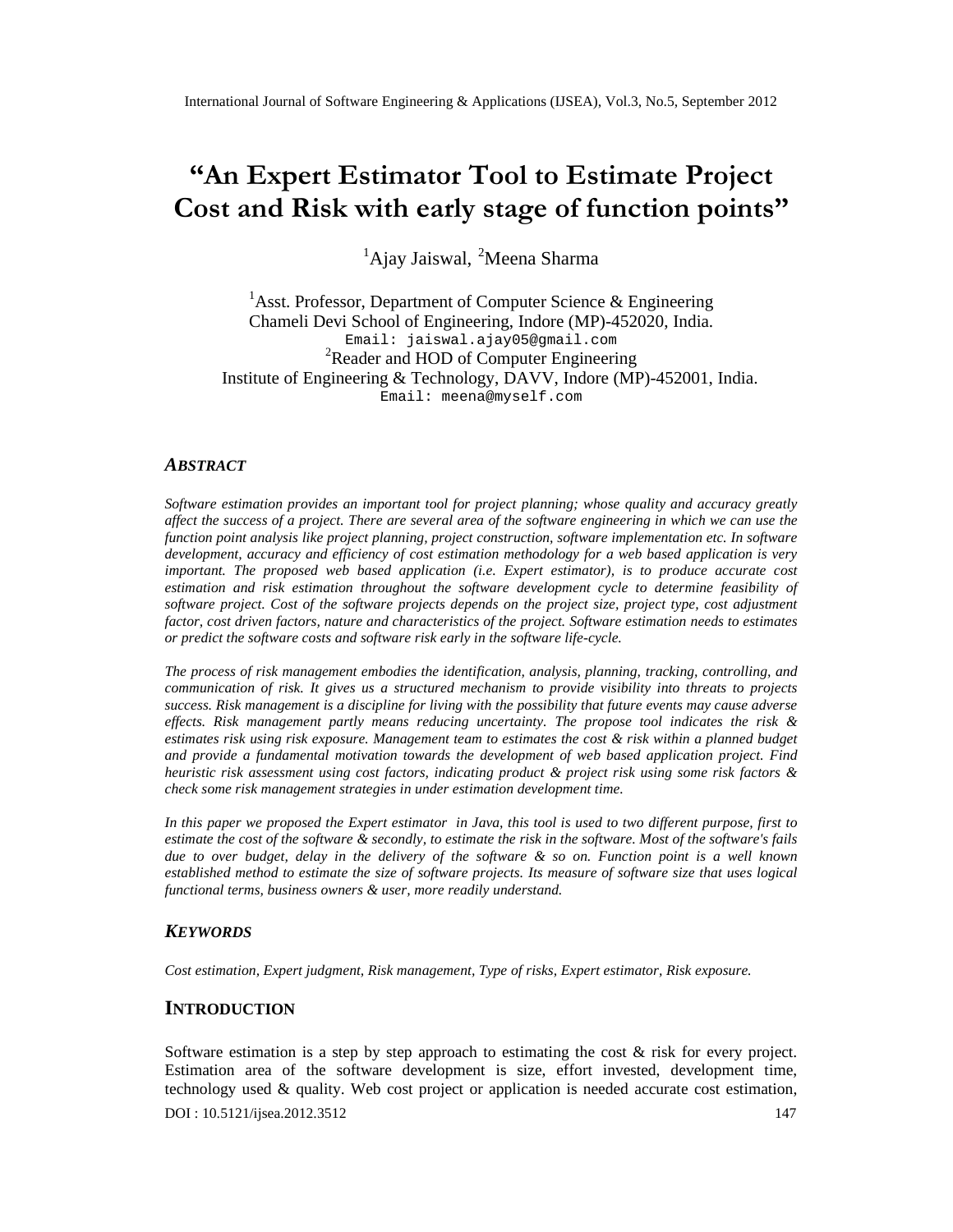producing accurate result. The recommenced steps are used to identify the risks, determine the risk exposure, develop strategies to mitigate the risks, handle the risks.

Improving the functions of project management is a main concern in software development organizations. Suitable budgeting  $\&$  cost are essential ingredients of a successful project. In that essence the total cost of product must be known at the early design stage, with the maximum of accuracy in order to simplify the trial  $\&$  error process [1]. The cost of software projects depends on the nature & characteristics of the projects and therefore, the accuracy of the estimation model rely on the data by some evaluation affected by high degree of imprecision & uncertainty.

Albrecht's model [5] of functional specification requires the identification of 5 types of components, namely External input, External output, External inquiry element processes, logical internal elementary processes  $\&$  logical internal  $\&$  external interface files. The actual calculation process itself is accomplished in 3 stages:

- 1. Calculate the unadjusted function point (UFP)
- 2. Calculate the value adjusted factor (VAF)
- 3. Calculate the adjusted function points (AFP), other details advised please refer to [2][3].

Estimated cost mapped to function points. FPA is a measurement of functional requirement in terms of business transaction & business data. Transaction can be classified into three types of external inputs, external outputs,  $\&$  external inquiries [3,15]. The process of risk management embodies the identification, quantification, response & control of risk. We need to balance the cost & indicating risk & minimize or reducing that risk. There are two dimensions of software risk, project risk and product risk.

We have explained the Expert estimator is organized as follows. In section I, we present the background and related work. In section II, we have explained the Expert estimator. In section III, we have explained experimental work carried out. Finally we conclude the paper in section IV.

## **Section I**

# **1. Background & related work**

The objective of this paper is to produce nearly accurate cost estimation  $\&$  risk minimization reliable and accurate estimation of software development cost and risk estimation are needed throughout the software development cycle to determine feasibility of software project.

Cost of the software projects depends on the project size, project type, cost adjustment factor, cost driven factors, nature and characteristics of the project [1]. Software cost estimation needs to estimates or predict the project costs early in the software life-cycle. Many different models of the software cost & effort estimation have been developed and used during past decades, they are expressed such predefined functions like size of the product, level of reuse parameters etc., therefore an accurate estimation of the project cost of a software project will most likely lead to more successful results & on time completion.

Function point is a measure of software size that uses logical functional terms inputs and outputs. A risk is in exposure to loss or injury or a factor, thing, element or course that involves uncertain danger. Risk assessment involves risk identification, risk analysis, risk planning & risk controlling. Software risk can be internal or external; the internal risks come from risk factor within the organization. The external risks come from out of the organization  $\&$  are difficult to control. Software risks can be grouped into project risks, process risks & product risks. [13]**.** The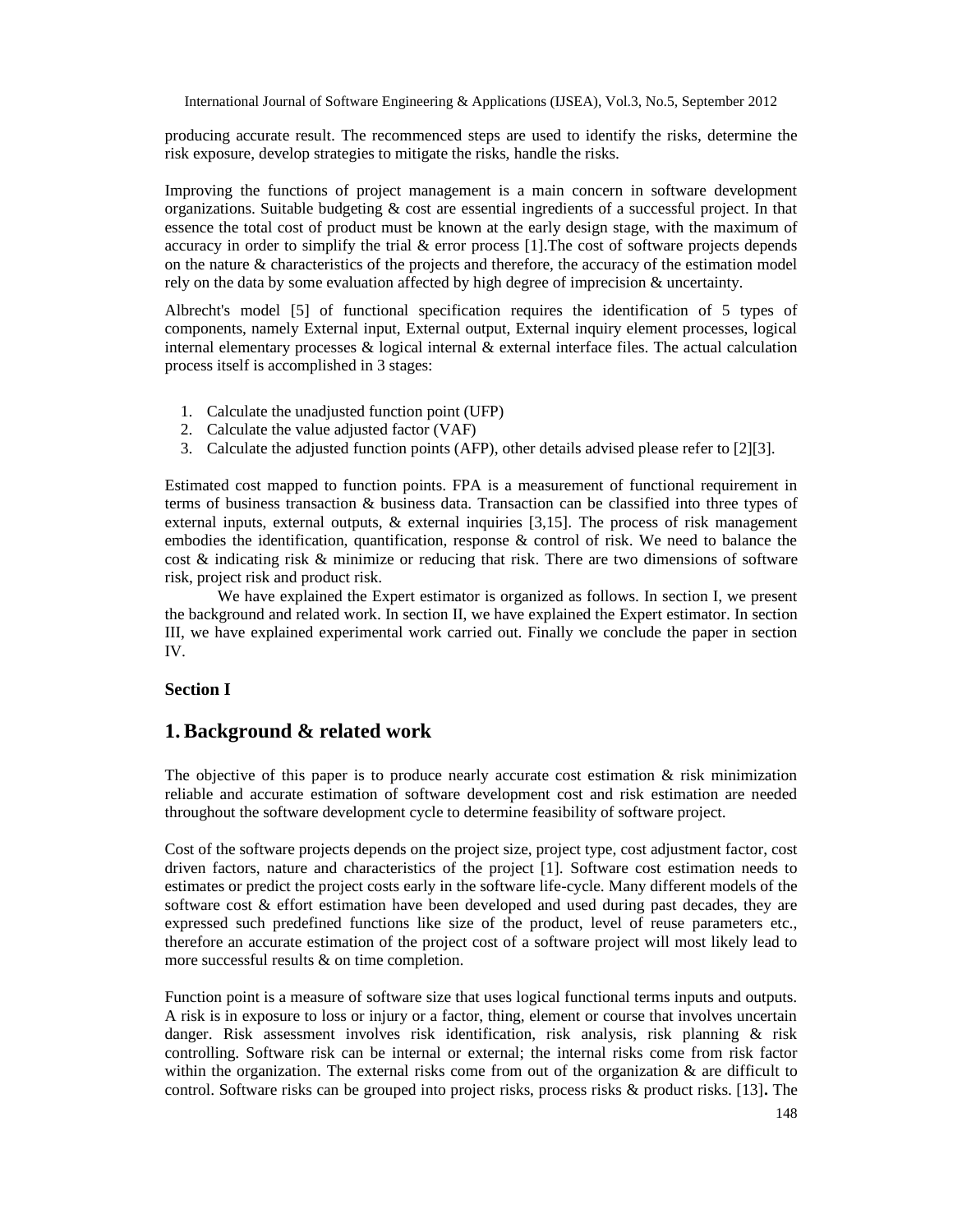proposed architecture gives the incremental risk as the software progress from phase to phase. In [4] the author have developed a software estimation tool based on software engineering metrics model, but in this tool there is no description regarding the costing of the software using ISBSG (International Software Benchmarking standard Group Release Report).



Fig.(1) Architecture of the proposed Expert estimator

In this paper we have developed the architecture of the Expert estimator tool in order to estimate the cost & risk of software. Architecture of the proposed Expert estimator is given in fig. (1).

# **Section II**

# **2. Expert estimator**

The proposed tool i.e. Expert estimator, indicate the risk of project & estimate the cost of project. A tool namely Expert estimator has been developed in the research by using java programming language and java eclipse based on techniques selected which are combination of applying function point & risk management process. Find out the cost of software & estimate the risk of the software.

"Estimation is a prediction that is equally likely above or below the actual results". Estimation uncertainty occurs because an estimate is a probabilistic assessment of future condition. Risk assessment provides a snapshot of the risk situation  $\&$  is part of a viable risk management program. There are four key factors of risk assessment & these factors are risk identification, risk analysis, risk planning & risk controlling. The first step of this tool is to calculate the function point of an input to the measurement error, model error & assumption error. The architecture of the proposed tool is given in fig.(1) adopted from [5].

## **2.1 Estimate the cost of project**

In the proposed tool we have used the International Software Benchmarking Standards Group (ISBSG). The *ISBSG* delivers a database of software project history data that is used for estimation, benchmarking and project management. It is an international group of representatives from international metrics organizations who collect project data from countries like, India, Hong Kong, Germany, Japan, and USA. ISBSG Release 6 Report provides the cost value for the software projects. Cost data is derived from 56 projects representing a broad cross section of the software industry. After going through these software projects, the ISBSG conclude that median cost to develop a function point is \$US 716, and the average cost is \$ US 849 per function point.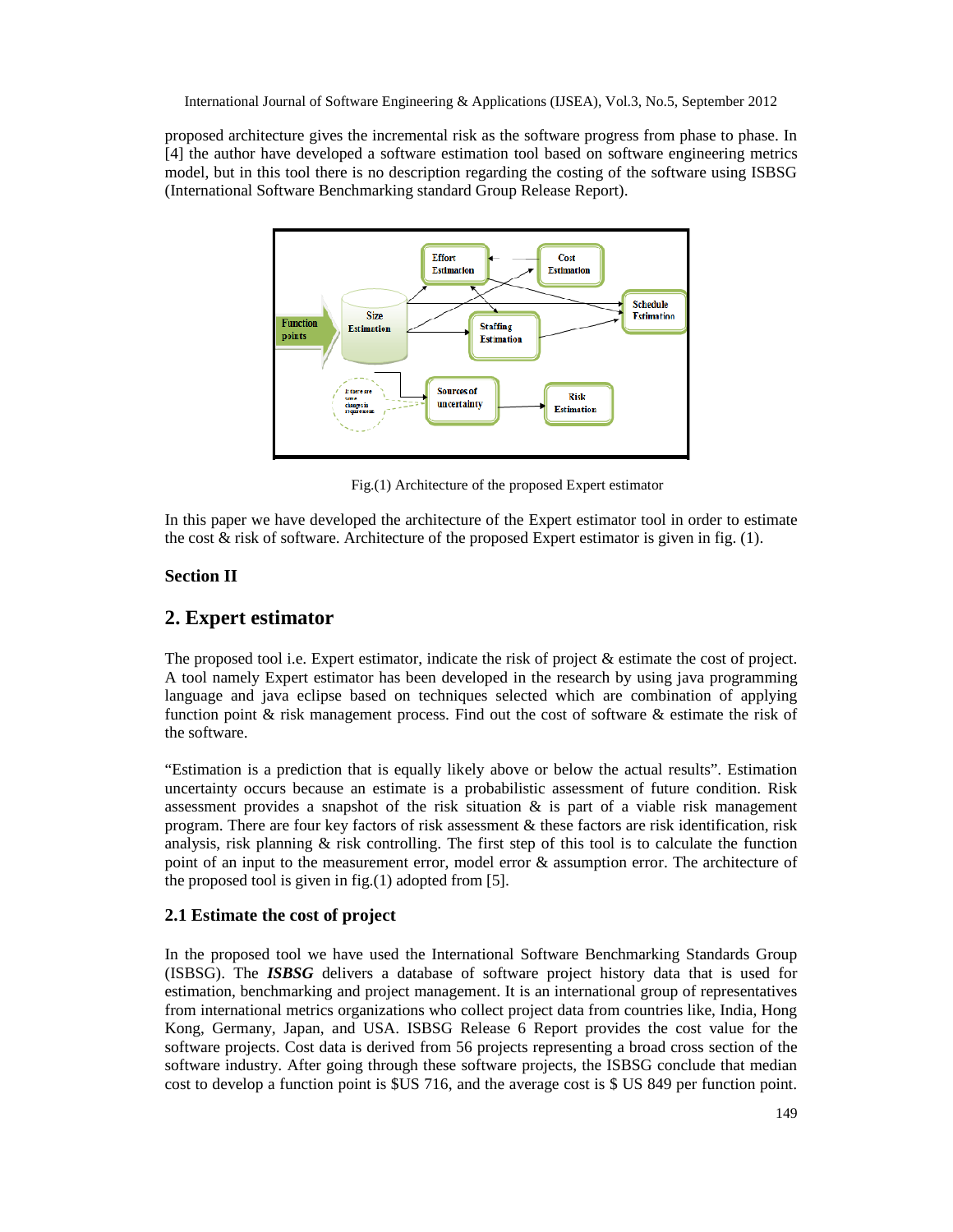For more information about the ISBSG please visity. ISBSG.org.au[3]. In the calculation of the function point, alculating the value adjustment factor (VAF) is an indicate of the general functionality provided to the user. The VAF is derived from the sum of the degree of influence (DI) of the 14 general system characteristics (GSCs). The 14 GSCs show in table D1. of he each one of these characteristics ranges from 0 to 5 as follows:

(i)  $0$ , no influence;(ii) 1, incidental influence; $(i)$  2, moderate influence;

(iv) 3, average influence(y) 4, significant influence; and vi) 5, strong influence.

Table 1: The general characteristics of a system.

The third and the last stage is the final calculation of the function points. With the help of the following equation we can get the total points of an application.

AFP = UFP \* VAF [3,9,10,and 16]

Where AFP = adjusted function points:  $V =$  unadjusted function points; and  $V =$  value adjustment factor. [1, 8, 9] Function points are computed by completing the table 1. Five information domain characteristics are determined and counts are provided in appropolent location [9]. In table 2, the type of components, i.e. External Input (EI), External Output (EO), External Query (EQ), Internal Logical File (ILF), External Interface File (EIF) and UFP is the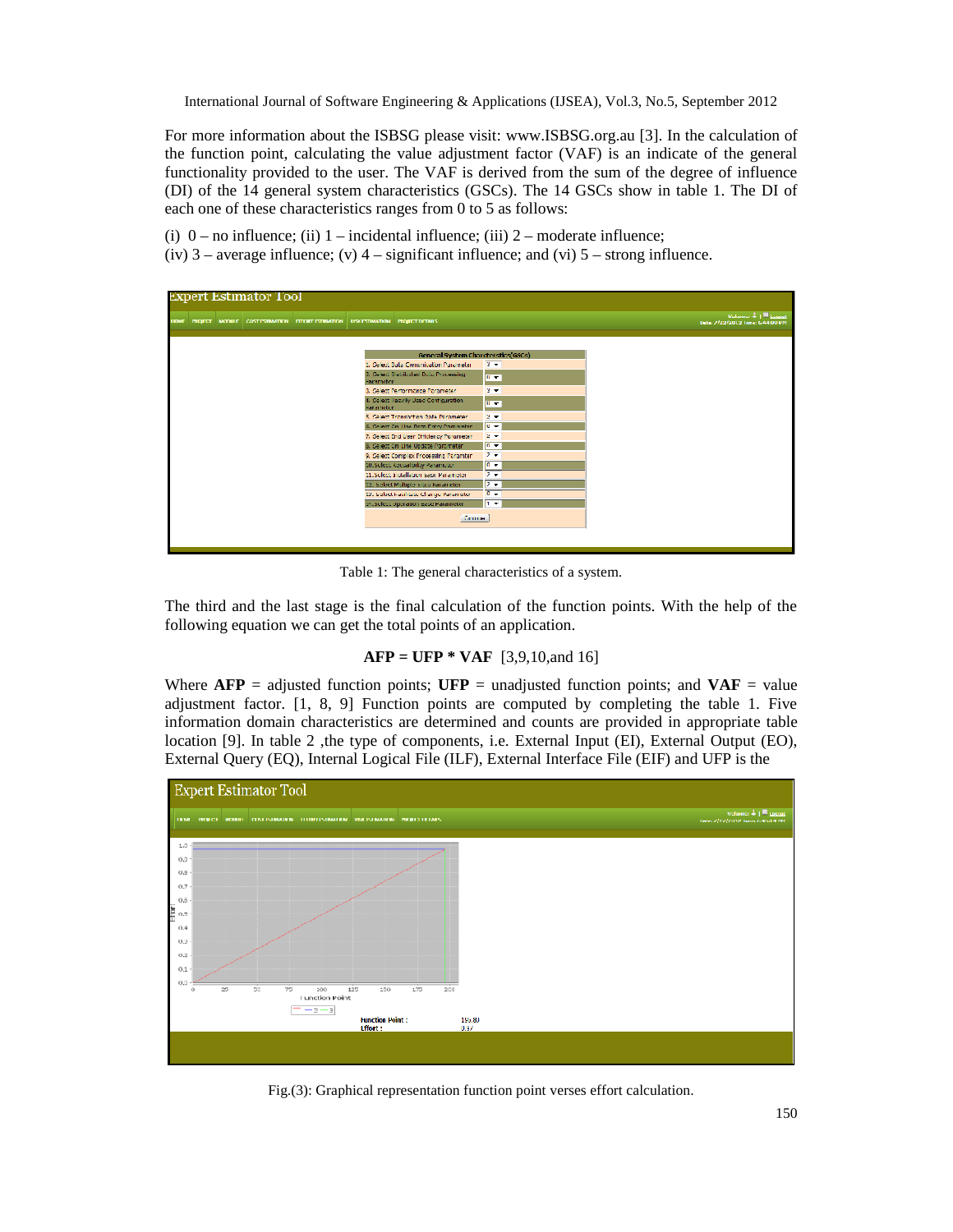unadjusted function point. Once these data have been collected, a complexity value is associated with each count. Organization that use FP methods develop criteria for determining whether a particular entity is simple, average, or complex. To compute the AFP the following relationship is used [11, 12, and 13]. Fig.(2), show the size calculation using the function points  $\&$  fig (3) show the chart of function point verses effort calculation.

AFP= UFP  $*$  [0.65+0.01  $*$  i=1...14 (DI)]

## **2.2 Estimation of the risk**

Each software model has some weakness & also has some advantages. Every software project is exposed to adverse external influences, the so called project risks, which affect the cost and the duration of the project and, possibly, the quality of the products. With a risk analysis it can be determined for a specific project what the risks are. These risks then should be included in a systematic and formal manner in the project estimate in order to obtain a realistic and reliable project estimate and a realistic project plan. There are three dimensions of software risk i.e. technical risk, organization & environmental risk. Risk assessment provides a snapshot of the risk situation  $\&$  is part of a viable risk management program. There are 3 key factors of risk assessment and these factors are risk identification, risk analysis & risk prioritization [14].

- I. **Risk identification** produce list of projects specific risk items, likely to compromise a project success. A typical risk identification technique includes examination of drivers, assumption, analysis & checklist.
- II. **Risk analysis** assesses the loss probability & loss magnitude for each identified risk item and it access compound risk in the risk interaction [11]. Typical technique include performance models, cost models network analysis etc.
- III. **Risk prioritization** produces a ranked ordering of the risk items identified and analyzed. Typical techniques include risk exposure analysis, risk reduction leverage etc.
- IV. **Risk planning** helps to prepare you to address each risk items including the coordination of individuals risk item plans with each other & with the overall project plans.
- V. **Risk monitoring** involves tracking the project's program towards resolving its risk items & tracking corrective action where appropriate.

## **Estimating uncertainty risks**

The most critical aspect to any long-term risk management or estimation plan is to recognize and communicate the fact that it is something that will become more exact, or accurate, over time. Initially the model estimates the source of uncertainty using measurement error, model error  $\&$ assumption error. We have considered the concept of function points to explain the measurement error, model error & assumption error. Function point is an important software metrics which is used to calculate the approximate LOC, cost & effort of software.

#### **A. Measurement Error (MeE)**

For measurement error this is the recognition that some of the input variables in an estimation model might have inherent accuracy limitations. (This is definitely the case with function pointtype metrics, which are generally going to be about 12% inaccurate). As a result of chris F. kemerer [6], function points are assumed to be at least 12% inaccurate. Thus if we estimate a product size of 2000 points, measurement error could mean that the read size is anywhere between 1760 and 2240.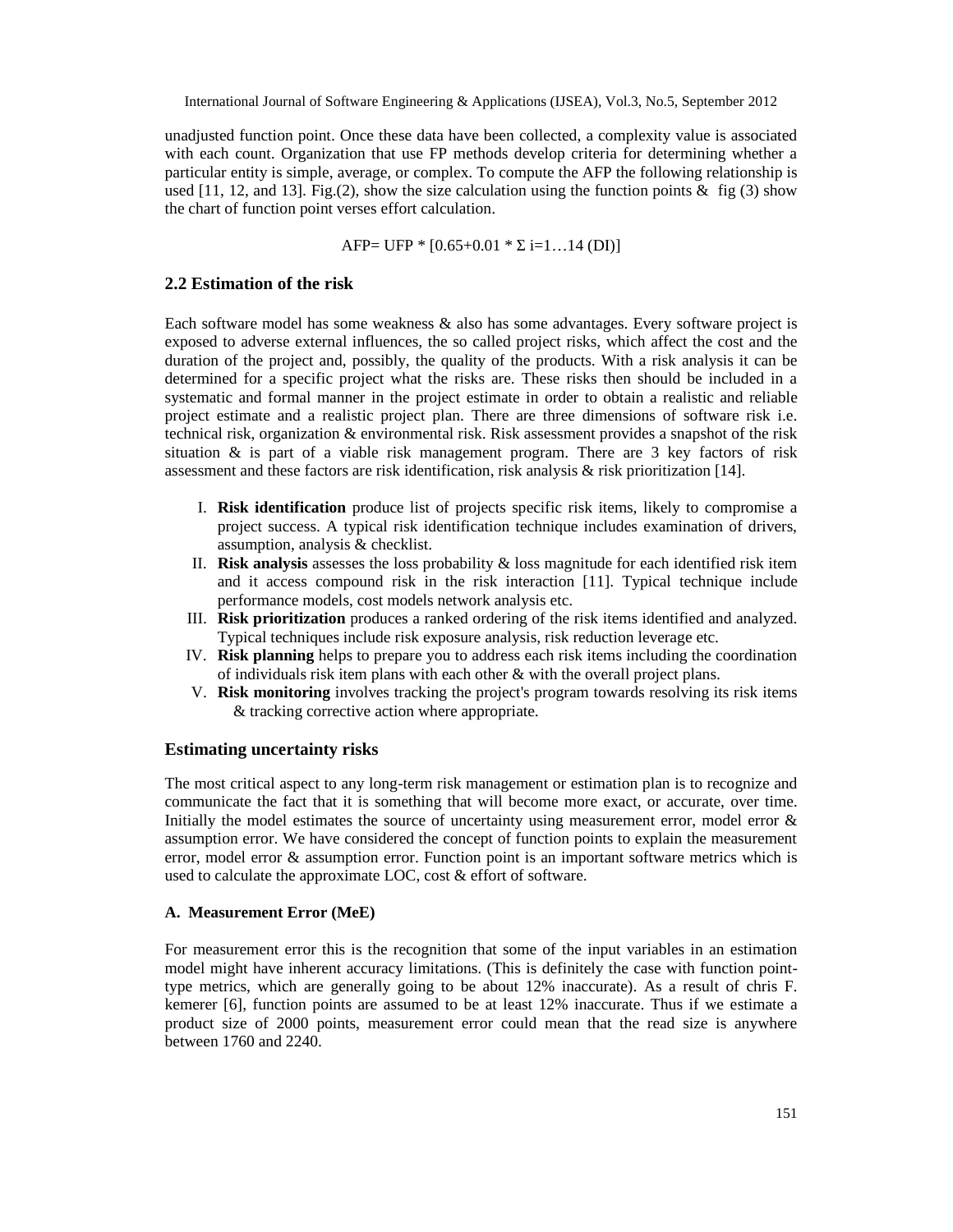## **B. Model Error (MoE)**

For model errors, this is the recognition that the model used for estimation cannot generally include all the factors that affect the effort required to produce a software product. Factors that affect effort but are not included explicitly in the model contribute to the model error and this needs to be recognized. This error occurs because all empirical models are abstraction of reality. For eg. Such as 0.5 person-days per function point is usually obtained from results observed for recalled from previous projects. Model is expected to all right on average. If you have a base model on past project data, you should calculate the associated inaccuracy by using the mean magnitude relative error. Thus if you have an estimation model with an inherent 20% inaccuracy & your product is 1000 function points in size, your estimate is likely to be between 400 & 600 person-days.

## **C. Assumption Error (AsE)**

The assumption error happens when someone makes incorrect assumptions about the model's input parameters. So what we try to show management is that if you can identify your assumptions, you can investigate the effect of their being invalid by assessing both the probability that an assumption is incorrect and the resulting impact on the estimate. (This is just basic risk analysis but sort of gussied up to make it seem more technical than it is.) For eg. Your assessment that a product size is 1300 function points rests on the assumption that you have correctly identified all the customer requirements. If you can identify your assumption, you can investigate the effect of their being invalid by assessing both the probability that an assumption is incorrect & the resulting impact on the estimate. This is a form of risk analysis.

## **Section III**

# **Experimental work**

In this section we have presented how the proposed Expert estimator would be useful to estimate the risk in software and also to estimate the cost of software. For more detail about the Software requirements elicitation and prioritization, please refer to [6, 7, 8, 9 and 10]. According to the measurement error the actual size of the function point varies from 44-56. In order to find out the model error we have assumed that the 0.2 person–days per function point. No estimation model can include all factors that affect the effort required to produce a software product. Suppose we have an estimation model with an inherent 20% inaccuracy and our product is of 50 function points in size, our estimation is likely to be between 8-12 person days. The assumption error occurs when we have some incorrect assumption about the models input parameter. Our assumption is that the product size is of 50 function points rest on the assumption that we have correctly identified all the requirements. If we can identify our assumption, we can investigate the effect of their invalid by assessing both the probability that an assumption is incorrect and the resulting impact on the estimate. This is the called the risk analysis. If we assume that there is 0.4 probabilities that the requirement complexity has been underestimated, so we estimate another 2 function point.

$$
RE = (E2 - E1) * P2, [11, 13]
$$

Here RE means "Risk Exposure", E1 is the effort value if your original assumption is true (1000), E2 is the effort value if your new assumption is true  $(1100)$  and P2 is the probability that the new assumption is valid (0.1). So let E1 will then be the most likely estimate originally made (200 person-days) and E2 is the most likely alternative to that  $(220 = 1,100 \times 0.2)$  person-days). So you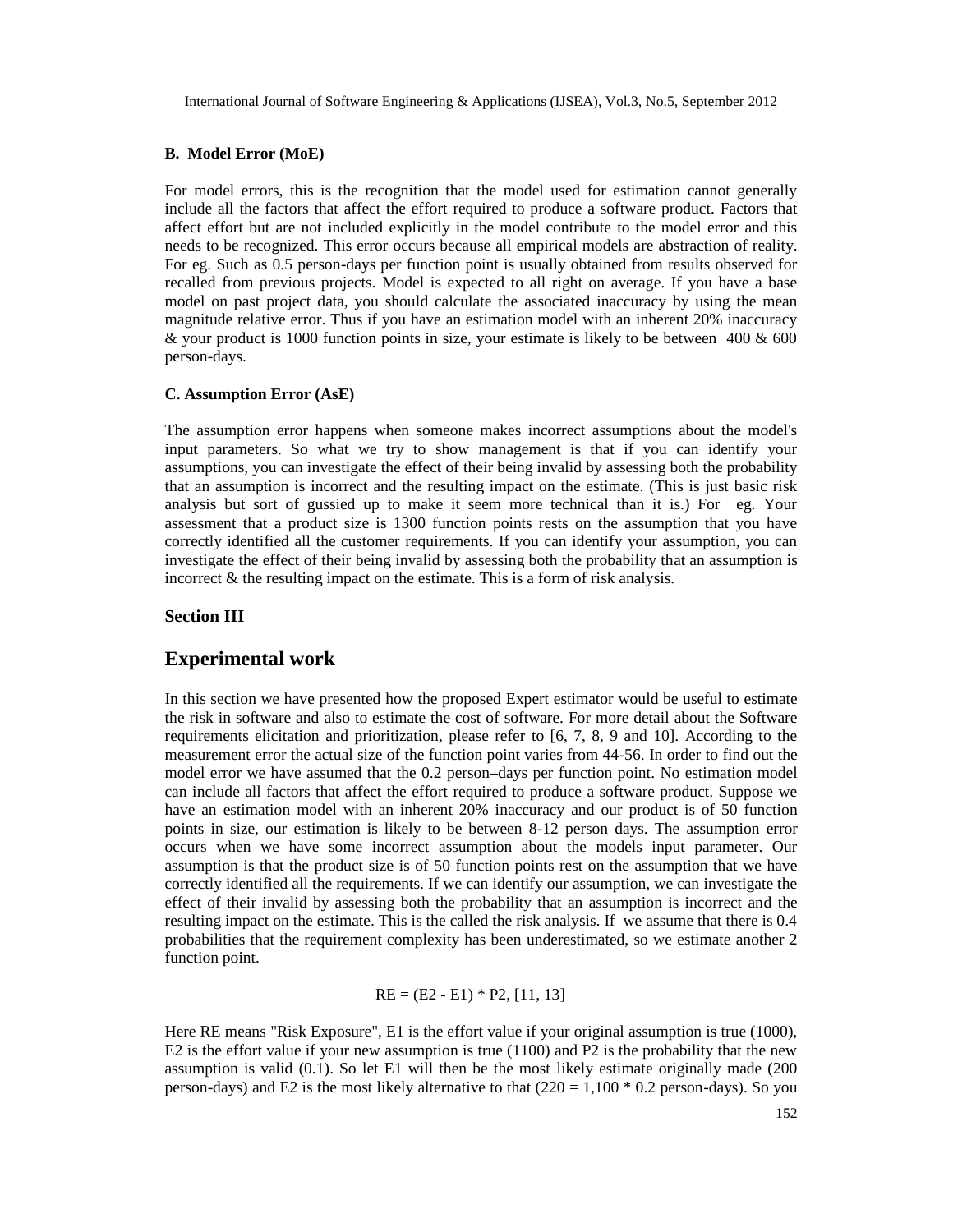get:  $RE = (220 - 200) * 0.1$ . This gives you 2 person-days. That is your risk exposure. So this risk exposure of two person-days corresponds to the contingency you need to protect yourself against regarding the assumption error.

| Sources of those sinily<br>1. Calculate Measurement Error<br>156.80<br>Function Point<br>$+12.5$<br>histopiacy.<br>173 B<br>To: 220-41<br>Measurement Error (MeE)<br><b>PP</b><br>2. Calculate Model Error<br>0.57<br>Estimated Effect<br>Actual Effort<br>122<br>20:49<br>MMRE.<br>20<br>Rerson-days<br>Model Ecror<br>3. Calculate Assumption Error.<br>100<br>FP.<br>Adding More Punction Point<br>Probability(P2)<br>$02 -$<br>Submit |  | HOME PROJECT MODULE COSTESTIMATION EFFORTESTIMATION RISKESTIMATION PROJECTIOFTAILS |  |  |  |  |  |  | Welcome: 4   = Logour<br>Date: 7/22/2012 Time: G46:05 PM |
|-------------------------------------------------------------------------------------------------------------------------------------------------------------------------------------------------------------------------------------------------------------------------------------------------------------------------------------------------------------------------------------------------------------------------------------------|--|------------------------------------------------------------------------------------|--|--|--|--|--|--|----------------------------------------------------------|
|                                                                                                                                                                                                                                                                                                                                                                                                                                           |  |                                                                                    |  |  |  |  |  |  |                                                          |
|                                                                                                                                                                                                                                                                                                                                                                                                                                           |  |                                                                                    |  |  |  |  |  |  |                                                          |
|                                                                                                                                                                                                                                                                                                                                                                                                                                           |  |                                                                                    |  |  |  |  |  |  |                                                          |
|                                                                                                                                                                                                                                                                                                                                                                                                                                           |  |                                                                                    |  |  |  |  |  |  |                                                          |
|                                                                                                                                                                                                                                                                                                                                                                                                                                           |  |                                                                                    |  |  |  |  |  |  |                                                          |
|                                                                                                                                                                                                                                                                                                                                                                                                                                           |  |                                                                                    |  |  |  |  |  |  |                                                          |
|                                                                                                                                                                                                                                                                                                                                                                                                                                           |  |                                                                                    |  |  |  |  |  |  |                                                          |
|                                                                                                                                                                                                                                                                                                                                                                                                                                           |  |                                                                                    |  |  |  |  |  |  |                                                          |
|                                                                                                                                                                                                                                                                                                                                                                                                                                           |  |                                                                                    |  |  |  |  |  |  |                                                          |
|                                                                                                                                                                                                                                                                                                                                                                                                                                           |  |                                                                                    |  |  |  |  |  |  |                                                          |
|                                                                                                                                                                                                                                                                                                                                                                                                                                           |  |                                                                                    |  |  |  |  |  |  |                                                          |
|                                                                                                                                                                                                                                                                                                                                                                                                                                           |  |                                                                                    |  |  |  |  |  |  |                                                          |
|                                                                                                                                                                                                                                                                                                                                                                                                                                           |  |                                                                                    |  |  |  |  |  |  |                                                          |
|                                                                                                                                                                                                                                                                                                                                                                                                                                           |  |                                                                                    |  |  |  |  |  |  |                                                          |
|                                                                                                                                                                                                                                                                                                                                                                                                                                           |  |                                                                                    |  |  |  |  |  |  |                                                          |
|                                                                                                                                                                                                                                                                                                                                                                                                                                           |  |                                                                                    |  |  |  |  |  |  |                                                          |

Fig.(4): Graphical representation of calculation of sources of uncertainty.

| S.No.        | Project with<br><b>Function</b><br>points | <b>Measurement</b><br>Error (MeE) | <b>Model Error</b><br>(MoE) | <b>Assumption</b><br>Error (AsE) | <b>Risk Exposure</b><br>(RE) |
|--------------|-------------------------------------------|-----------------------------------|-----------------------------|----------------------------------|------------------------------|
| $\mathbf{A}$ | Project A                                 | 88 FP to 122 FP                   | $16-24$<br>Person-Days      | Addition of 4<br>more FP         | 11 Person-Days               |
| B            | Project B                                 | 132 FP to 168 FP                  | 28-32<br>Person-Days        | Addition<br>of<br>60 more FP     | 42 Person-Days               |
| $\mathbf C$  | Project C                                 | 176 FP to 224 FP                  | 38-42<br>Person-Days        | Addition<br>of<br>100 more FP    | 60 Person-Days               |

Table 2: Approximately results from Expert estimator

where **MeE** is Measurement error, **MoE** is Assumption error, **AsE** is Model error & **RE** is Risk Exposure. The results for the given software that we have got from the proposed Expert estimator are summarized in table 2.

So this risk exposure of two person-days corresponds to the contingency you need to protect yourself against regarding the assumption error. All in all this is not a bad contingency and is easily placed in the buffer of most project plans. However, the probabilistic nature of risk means that the allowed contingency cannot protect a project if the original assumption is wrong to begin with.

# **Section IV**

# **CONCLUSIONS**

In this proposed Expert estimator focuses on developing estimation tool for web based application. This tool namely (i.e. Expert estimator) is developing by using java as development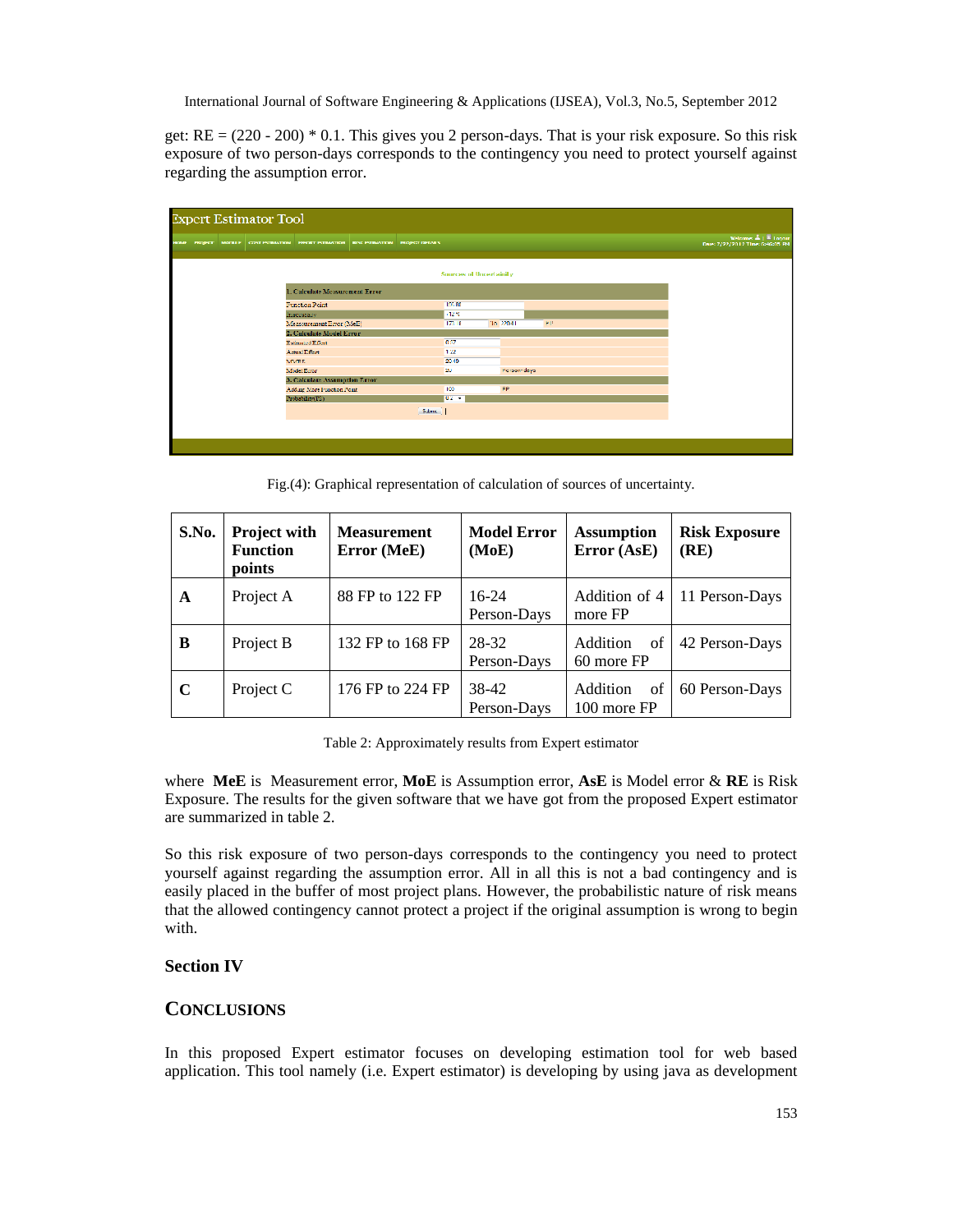language & java eclipse as the development tool. Proposed tool easily estimate the risk in software & also to estimate cost of the software.

The cost estimation depends on the calculation of function points, cost adjustment factors & reuse. Function point approach as an input parameter into  $H$  appert estimator This information is needed in the calation of effort, schedule  $\&$  total cost for the project.

The risk estimation based on the risk assessment of software projects. Risk identification, risk analysis & risk prioritization are the main subparts of risk assessment. From proposed model it is easy to calculate the risk at different phase as the software projects progresses from phase to phase.From further research, it is highly recommended that other cost estimating method is considered such as Prito win as an added method to cost estimation web based application & software requirements after adding the thread in to it & then we will prioritize it using analytic hierarchy process & quality function deployment, & after this we will generate the results of that software using the proposed spert estimator

# ACKNOWLEDGEMENTS

The authors would like to than Dr. CNS Murthy, Professor and Dea Chameli Devi School of Engineering,Indore, India; Dr. Rajeev G Vishwakarma, Professorat SVITS Indore India: and Mr. Preetesh Purohit, Associate Pofessor, Chameli DeviSchool of Engineering ndore, India, for his valuable support guidance and encouragement.

# **REFERENCES**

- [1] Khalid nadan, UAE University• Practical software project total cost estimation method, MCIT 2010 IEEE, page 710.
- [2] Zuse H. 1991., Software MetricMethods to Investigate and Evaluate Software Complexity Measures, Proc. Second Annual Oregon Workshop on Software Metrics, Portland.
- [3] International Function Point User Group (IFPUG), Function Point Counting Practices Manual, Release 4.0, IFPUG, Westerville, Ohio, April 1990.
- [4] Daya Gupta, Mohd Sadiq, €Software Risk Assessment and Estimation Model•, International Conference on Computer Science and Information Technology, IEEE Computer Society, Singapore, 2008. pp 963967
- [5] Function Point Analysis Difficulties and Improvements. Charles R.Symons, IEEE 1988, IEEE Transaction on software engineering, vol no. 14,1 Janvary 1988.
- [6] D. Firesmith, €Prioritizing requirements•, Journal of Object Technology, Volume 3, No.8, September 2004
- [7] J. Karlsson, €Software Requirements Prioritizing•, Proceedings of the International Conference on Requirement Engineering, 1996.
- [8] LI Zong-yong, WANG Zhi-xue, YANG-ying, WU Yue, LIU Ying, € Towards multiple ontology Framework for Requirements Elitation and Reuse•, 31st IEEE Annual International Computer Software and Application Conference, 2007.
- [9] Low G.C. and Jeffery D.R.1990, Function Point in the Estimation and Evaluation of the Software Process, IEEE Trans Software Engineering, Vol.16, no.
- [10] Mohd. Sadiq, Shabina Ghafir, Mohd. Shahid,• A Framework to Prioritize the software Requirements using Quality Function Deployment•, National Conference on Recent Development in Computing and its Application, 2009, organized by Jamia Hamdard, iDleidia.
- [11] [http://www.aw.com/csen](http://www.aw.com/cseng)a
- [12] Improving Estimation Practices by Applying Use Case Models, Bente Anda , Endre Angelvik , and Kirsten Ribu Simula Research Laboratory, Norway M. Oivo and S. Komio (Eds.): PROFES 2002, LNCS 2559, pp. 38397, 2002. Springelverlag Berlin Heidelberg 2002
- [13] Improving Cost Estimation with Quantitative Risk Analysis Be More Precise by Employing Uncertainty by Gregory Nolder, Vose Consulting, www.voseconsulting.com.